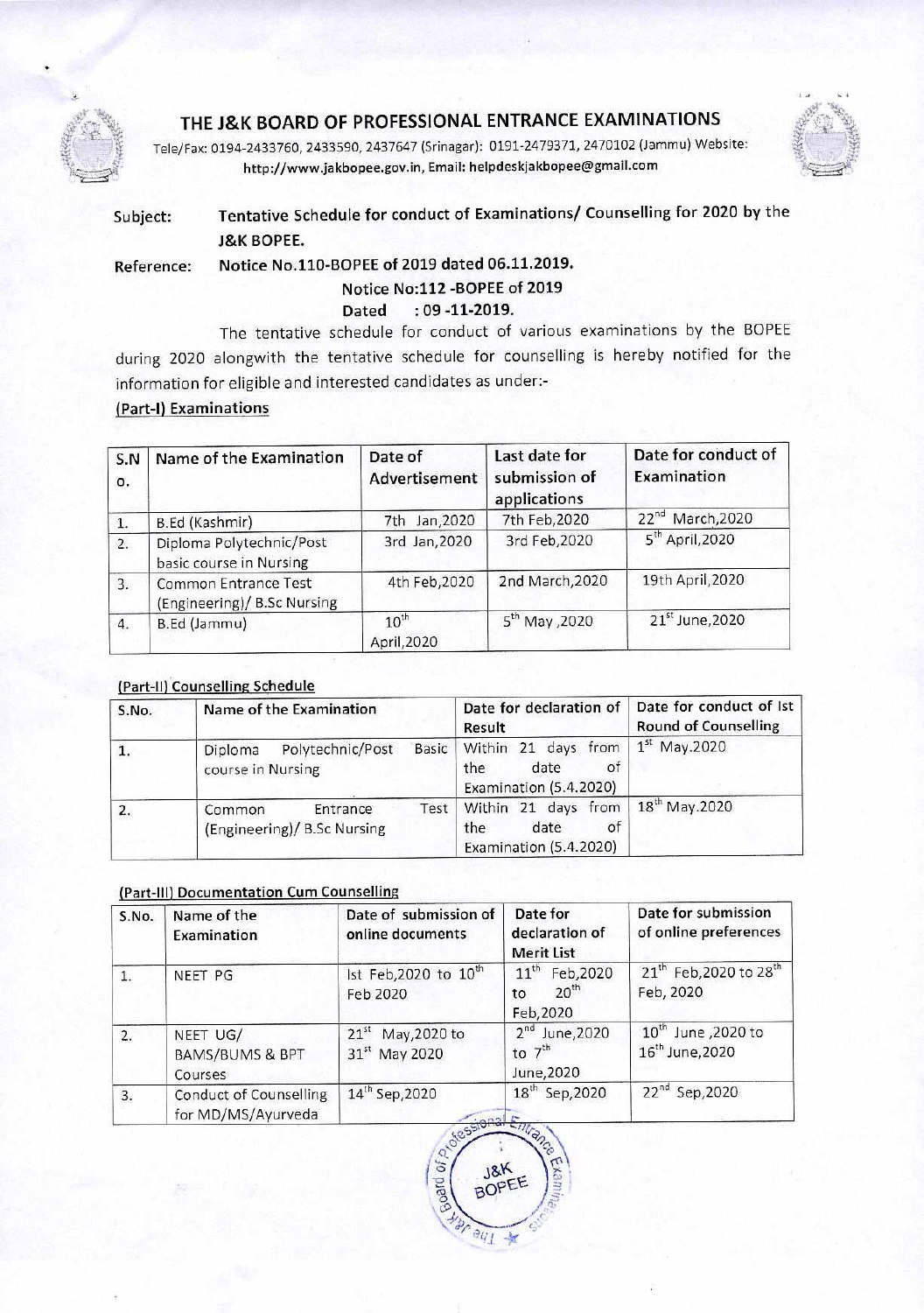Further, the candidates in their own interest are advised to keep certificates ready , the following certificates well in advance so as to avoid any inconvenience :-

- 1. Date of Birth Certificate:
- 2. Internship Certificate (if completed), and J&K Medical Counsel Registration Certificate ( for admission to PG Medical Courses):
- 3. Reserved Category Certificate, if any:
- 4. Poor and Backward (P&B) (where annual income of parents is less than 70,000 per annum applicable for MBBS admission in ASCOMS, Jammu only):
- 5. Economically Weaker Sections Certificate under SRO 518 dated 02.09.2019 (Where annual income of the parents is less than eight lacs and five acres of Agriculture land and above, residential flat of 1000 sq feet and above, Residential plot of 100 sq yards and above in notified Municipalities and Residential plot of 200 sq. Yards and above in areas other than the notified Municipalities. (This certificate is applicable for admission to MBBS/BDS courses in Three Medical and two Dental Colleges of Srinagar/ Jammu and such colleges and courses as may be notified for such pupose from time to time.
- 6. Marks Certificate/ Marks Card of Qualifying Examination. (if qualify exams is passed) and
- 7. Tuition Fee Waiver Certificates (where Annual income of the parents is less than Rs.4.50 lacs per annum. (This certificate is applicable for admission to B.Tech Engineering and Diploma Polytechnic Engineering Courses only).

Note:-

- (1) The above schedule has been notified only to provide information to the candidates in advance and is tentative and subject to change as may be deemed necessary by the Board.
- (2) The Counselling etc. for MD/MS/PGD/MDS/MBBS/BDS shall depend upon declaration of results by (NBE/NTA) as the case may be.
- The candidates, in their own interest are advised to remain in touch with the BOPEE website www.jakbopee.gov.in for updating themselves. (3)
- (4) The information Bulletins / Brochures shall be available on the BOPEE website in due course of time.



No:BOPEE/Exam-02/2019-20

- Copy to the:-  $\mathcal{L}_{\mathcal{D}_{\mathcal{C}_{\epsilon}}}$ 1. Controller of Examinations, AIMS, New Delhi for information.
	- 2. Controller of Examinations, AIMS, New Delhi for information.
	- 3. Controller of Examinations, CBSE, New Delhi for information.
	- 4. Secretary, Staff Selection Commission, New Delhi for information.
	- 5. Director Information for publication of the notification in the one leading English Newspaper s of Srinagar/ Jammu each having large circulation.